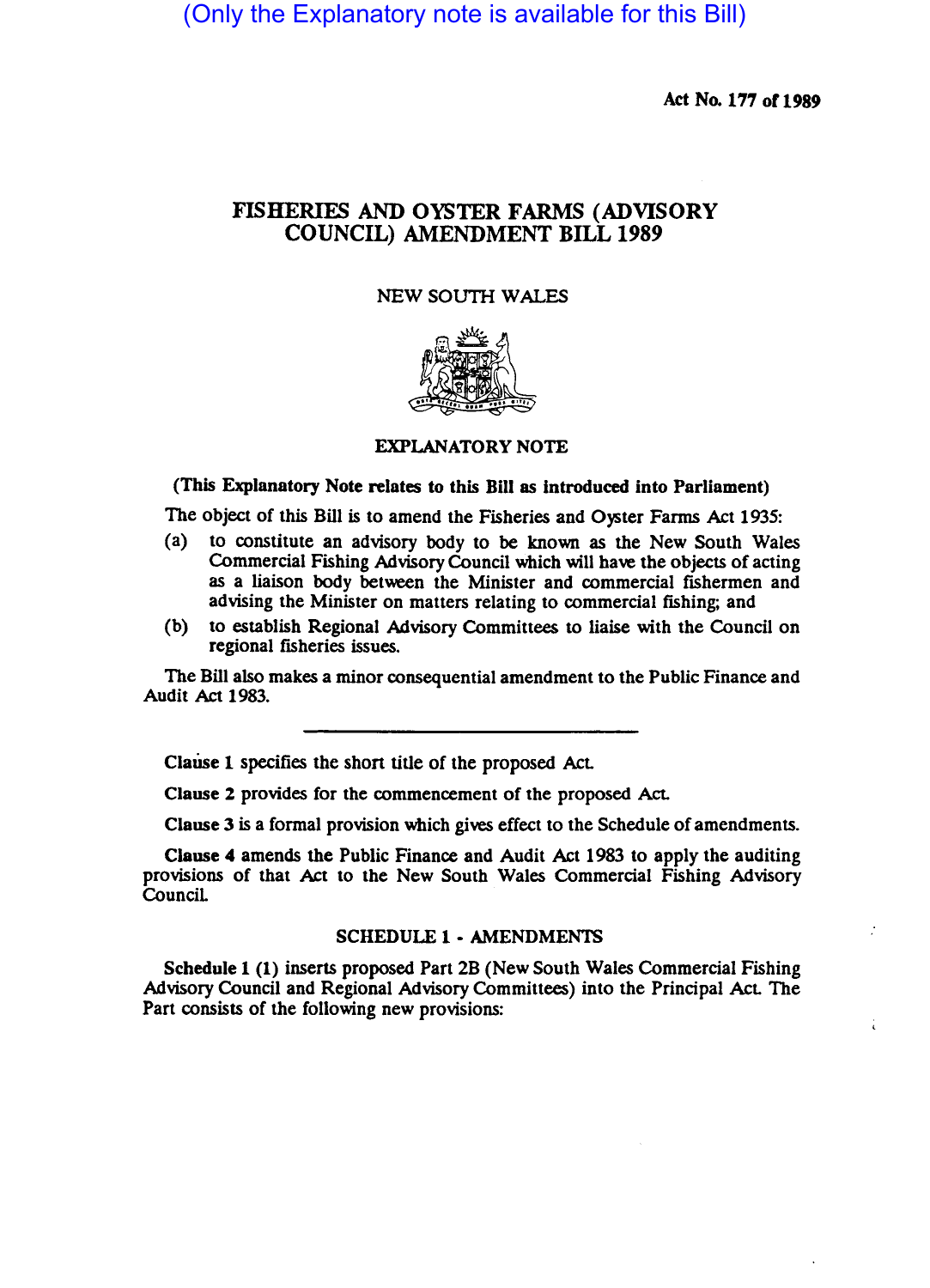### Division 1 - Preliminary

Section 17F defines "Council", "interim Council" and "Regional Advisory Committee" for the purposes of the proposed ParL

# Division 2 - New South Wales Commercial Fishing Advisory Council

Section 17G constitutes the New South Wales Commercial Fishing Advisory Council as a corporation and dissolves the interim Council established by the Minister (if that interim Council has not already been dissolved).

Section 17H provides for the Council to consist of 21 members being a Chairperson (appointed by'the Minister) and the Director of Fisheries, neither of whom has voting rights, and 19 persons elected by commercial fishermen.

Section 171 specifies the objects of the Council. The main objects are to act as a liaison body between the Minister and commercial fishermen and to advise the Minister on commercial fIShing matters.

Section 17J enables the Council to appoint staff and to pay its expenses, the expenses of the interim Council and the expenses of Regional Advisory Committees.

Section 17K requires the Council to furnish minutes, reports and statements of account to the Minister.

## Division 3 - Regional Advisory Committees

Section 17L constitutes a Regional Advisory Committee for each of 7 regions whose boundaries are to be settled by the regulations. Each committee is to consist of members elected by commercial fIShermen.

Section 17M specifies the functions of the Regional Advisory Committees. The main functions of the Committees are to provide a forum for discussions of regional fisheries issues and to advise the Council on such issues.

# Division 4 - Finance

Section 17N requires the Council to establish an account. All funds of the Council are to be paid into the account and are to be paid out to discharge the expenses of the Council, the interim Council and Regional Advisory Committees.

Section 170 specifies the manner in which funds may be invested by the Council

Section 17P requires a person holding a commercial fIShing licence to pay an annual contribution prescribed by the regulations towards the funds of the Council.